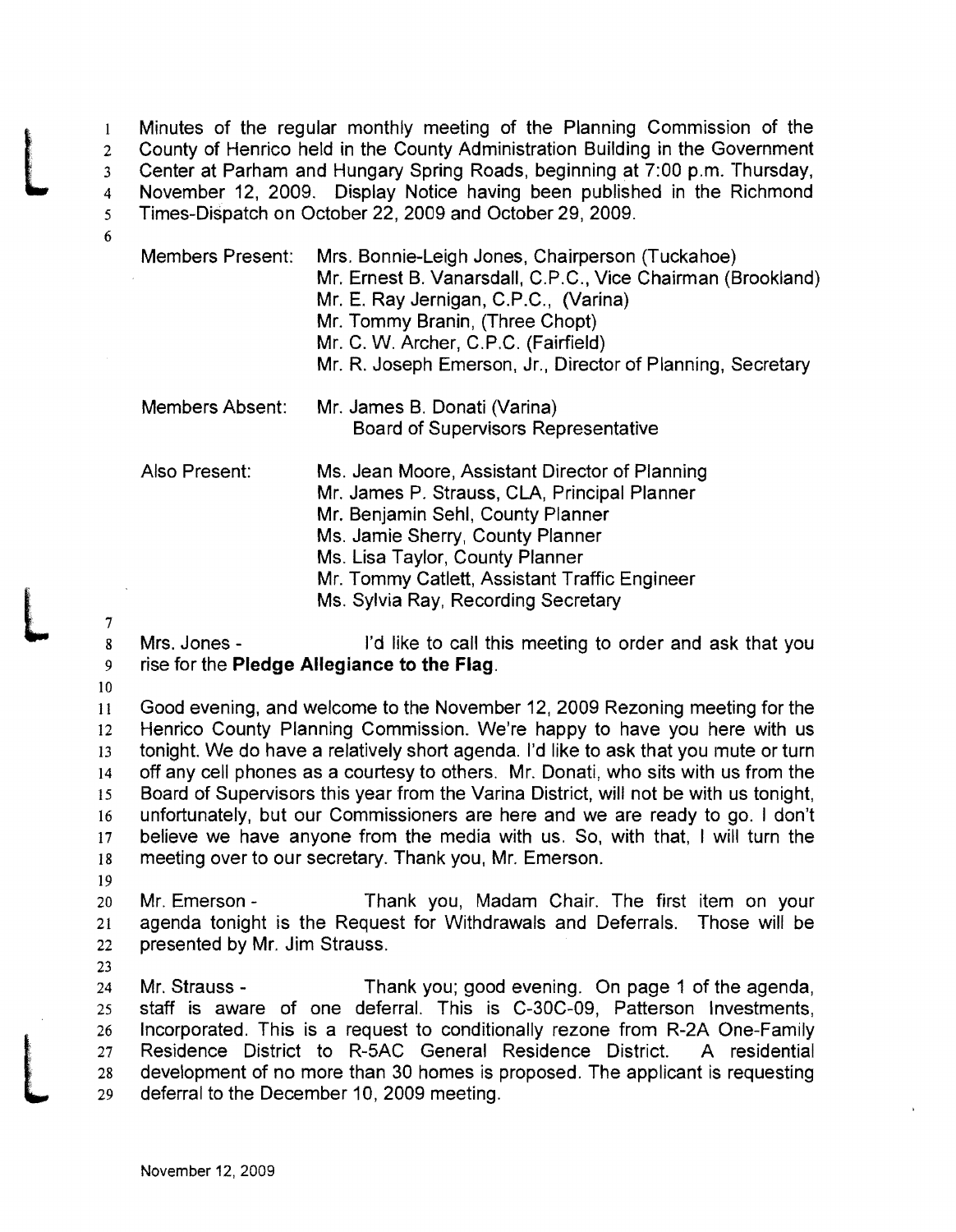C-30C-09 James W. Theobald for Patterson Investments, Inc.: Request to conditionally rezone from R-2A One Family Residence District to R~5AC General Residence District (Conditional), Parcel 748-741-8046, J containing approximately 6.059 acres, located at the southeast intersection of Patterson Avenue (State Route 6) and Maybeury Drive. The applicant proposes a residential development of no more than thirty (30) homes. The R-5A District allows a minimum lot size of 5,625 square feet and a maximum gross density of 6.0 units per acre. The use will be controlled by zoning ordinance regulations and proffered conditions. The Land Use Plan recommends Urban Residential, with density ranging from 3.4 to 6.8 units per acre. 42 Mrs. Jones - Is anyone with us tonight who has an objection to the deferral of C~30C-09, James W. Theobald for Patterson Investments, Inc.? There are no objections. I'd like to move for deferral of C~30C-09, James W. Theobald for Patterson Investments, Inc., to the December 10, 2009 meeting at the request of the applicant. Mr. Vanarsdall - Second. Mrs. Jones - Motion by Mrs. Jones, seconded by Mr. Vanarsdall. All in favor say aye. All opposed say no. The ayes have it; the motion passes. 52<br>53 At the request of the applicant, the Planning Commission deferred C-30C-09,<br>54 James W. Theobald for Patterson Investments, Inc., to its meeting on December 10,2009. Mrs. Jones - Are there any other deferrals from the Commission? There are none. Mr. Emerson - Madam Chair, that takes us to the next item, which is the expedited agenda. That will also be presented by Mr. Jim Strauss. Mr. Strauss - Thank you. Staff is aware of one case for expedited approval this evening. It's on page 2 of the agenda, C-23C-09, Nobility Investments, LLC. This is a request to amend proffered conditions accepted with rezoning case C-11C-07. Specifically, the applicant is requesting to amend 67 Proffer 15 to require landscaping instead of a screening wall adjacent to a proposed hotel. Staff is recommending approval, and we are not aware of any opposition. (Deferred from the October 15, 2009 Meeting) 72 C-23C-09 Mayur Patel for Nobility Investments, LLC: 73 Request to amend proffered conditions accepted with Rezoning Case C-11C-07, on Parcel 767-747-9248, located on the north line of Glenside Drive 75 approximately 355 feet west of Bethlehem Road. The applicant proposes to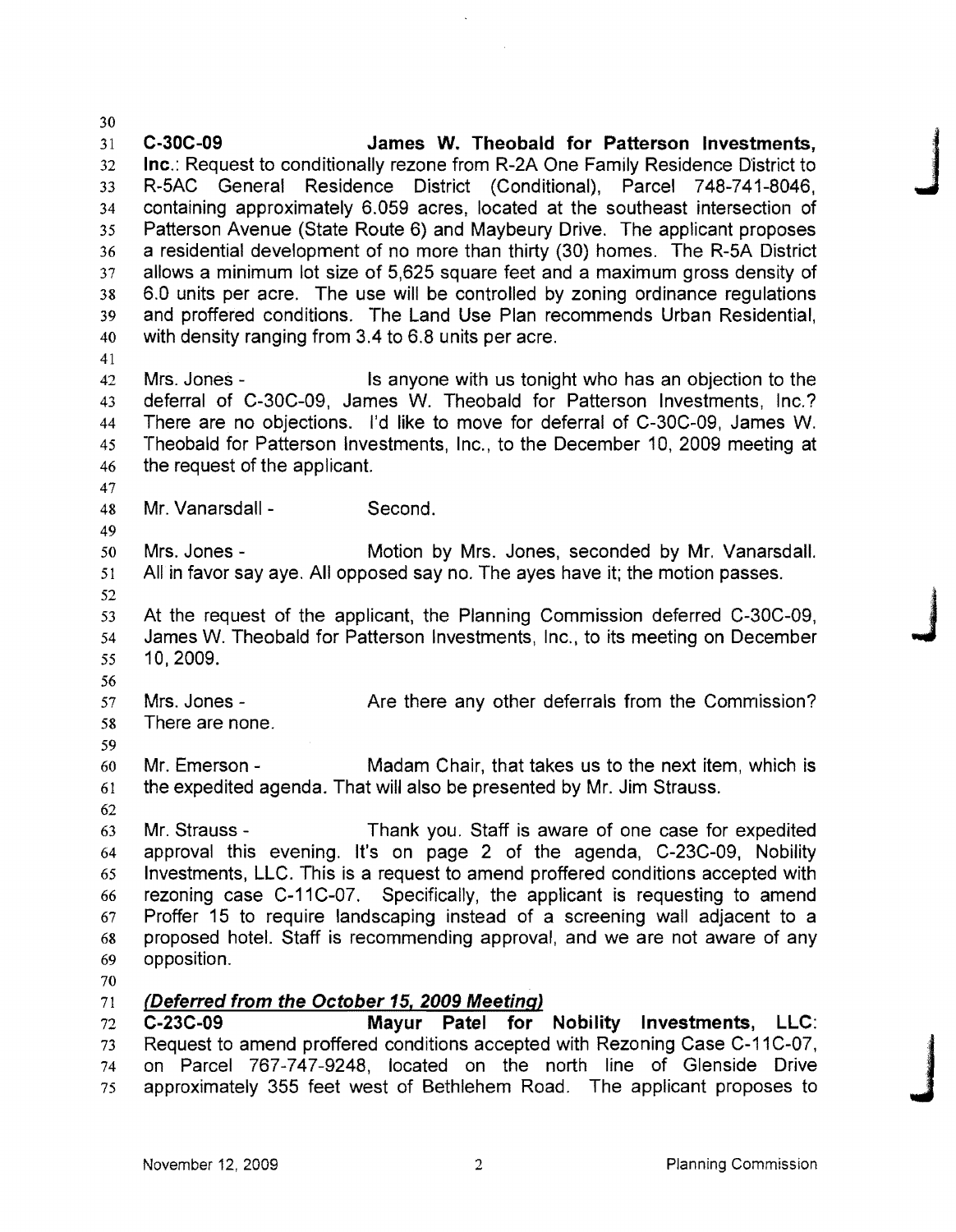26 amend Proffer 15 to require landscaping instead of a screening wall adjacent to a<br>27 proposed hotel. The existing zoning is B-2C Business District (Conditional). The<br>28 Land Use Plan recommends Commercial Arterial and O proposed hotel. The existing zoning is B-2C Business District (Conditional). The Land Use Plan recommends Commercial Arterial and Office. L Mrs. Jones - Do we have anyone with us tonight in opposition to case C-23C-09, Mayur Patel for Nobility Investments, LLC.? There is no opposition. Mr. Vanarsdall - I move that C-23C-09, Mayur Patel for Nobility Investments, LLC., be approved under the expedited agenda. I would also like to say that Mr. Patel is here tonight, and he is jumping for joy that we finally got this approved. Mr. Jernigan - Second. Mrs. Jones - Motion by Mr. Vanarsdall, seconded by Mr. Jernigan. All in favor say aye. All opposed say no. The ayes have it; the motion passes. Mrs. Jones - Any other expedited items? That is all. REASON: Acting on a motion by Mr. Vanarsdall seconded by 97 Mr. Branin, the Planning Commission voted 5-0 (one absent) to recommend the 98 Board of Supervisors grant the request because the change does not reduce the 99 original intended purpose of the proffer and the proffers continue to assure a quality form of development with maximum protection afforded the adjacent properties. Mr. Emerson - Madam Chair, that takes us into the regular agenda. C-29C-09 Jeff Staub for Duke M. du Frane: Request to conditionally rezone from R-3 One-Family Residence District to 0-2C Office District (Conditional). part of Parcel 777-758-4306, containing 0.676 acres, located on the north line of E. Parham Road approximately 215 feet west of Lydell Drive. The applicant proposes an expansion of an adjacent office use. The use will be controlled by zoning ordinance regulations and proffered III conditions. The Land Use Plan recommends Office. Mrs. Jones - Hello, Ms. Taylor. 115 Ms. Taylor - Hello. Mrs. Jones - Do we have anyone with us in opposition to this case? This is C-29C-09, Jeff Staub for Duke M. du Frane. No opposition.  $\begin{bmatrix} 119 \\ 120 \\ 121 \end{bmatrix}$ Ms. Taylor- Thank you, Madam Chair.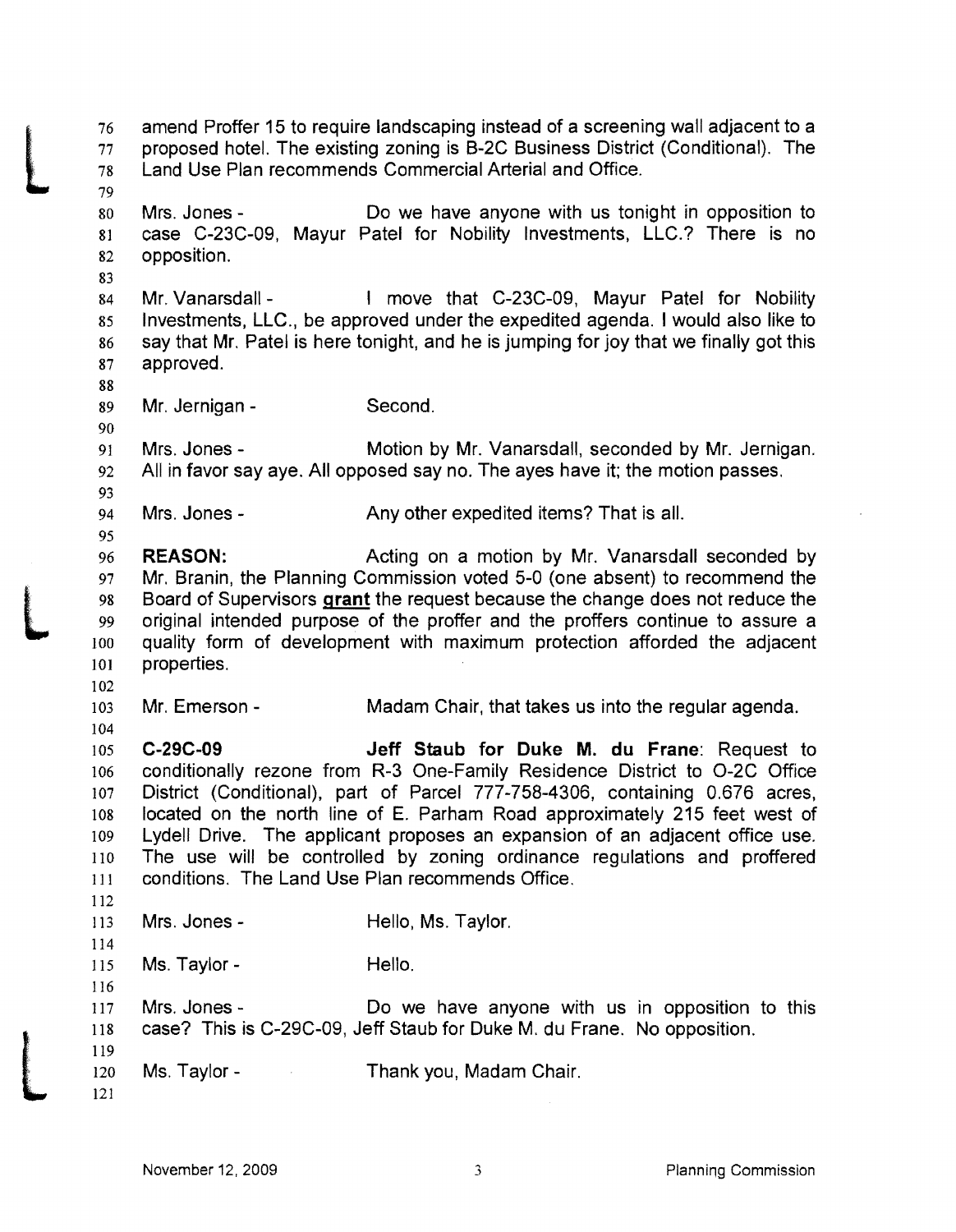This is a request to rezone .676 acres of a 3.94 acre parcel from R-3 to 0-2C to allow for the expansion of an office complex known as Parham Place. The current 0-2C portion of the office complex is governed by proffers accepted with This is a request to rezone to o acres or a 3.94 acre parcel from R-3 to O-2C to<br>123 allow for the expansion of an office complex known as Parham Place. The<br>124 current O-2C portion of the office complex is governed by pro

The applicant has submitted proffers similar to this rezoning case which would prohibit certain uses; require screening of trash receptacles and rooftop mechanical systems; limit parking lot lighting and building height; require architectural similarity and consistency with existing office buildings; and prohibit permanent access to Parham Road.

The applicant has also submitted, but not proffered, three possible concept plans of the proposed expansion. These concept plans can be seen here: Concept 1, 2, and 3.

In these scenarios, a future office building would be located on the adjacent Parham Place site. The subject property would be used for a BMP, parking, or both. While BMP's are required to be 25 feet from the right-of-way, and parking areas are required to be 15 feet, parking areas within Parham Place were developed with a 40-foot setback from Parham Road.

Staff believes maintaining this setback is an important streetscape feature for the Parham Road corridor. The applicant has been working with staff to develop proffer language to address this concern. Tonight, I received revised proffers 146 dated November 12, 2009. They have been handed out to you tonight. An 147 additional proffer. Proffer #7, has been added which states: there shall be a 40additional proffer, Proffer #7, has been added which states: there shall be a 40-foot landscaped setback for buildings, parking areas, and BMPs from Parham Road, unless otherwise required and approved by the Planning Commission at the time of Plan of Development approval.

Since the applicant has addressed staffs concern, staff supports this request. This concludes my presentation. Since the revised proffers were received today, the Commission would need to waive the time limits. I will be happy to answer any questions.

Mrs. Jones - Questions for Ms. Taylor from the Commission? Thank you very much. If you could kindly give us your name and speak into the microphone. Thank you.

161 Mr. Staub - Certainly. My name is Jeff Staub with Balzer and 162 Associates. Good evening.

Mrs. Jones- Good evening, Mr. Staub.

Mr. Archer - Mr. Staub, I only need you for one short thing, and 164 Mrs. bones - Cood evening, Mr. Stads.<br>165<br>166 Mr. Archer - Mr. Staub, I only need you for one short thing, and<br>167 that has to do with the faxed proffer.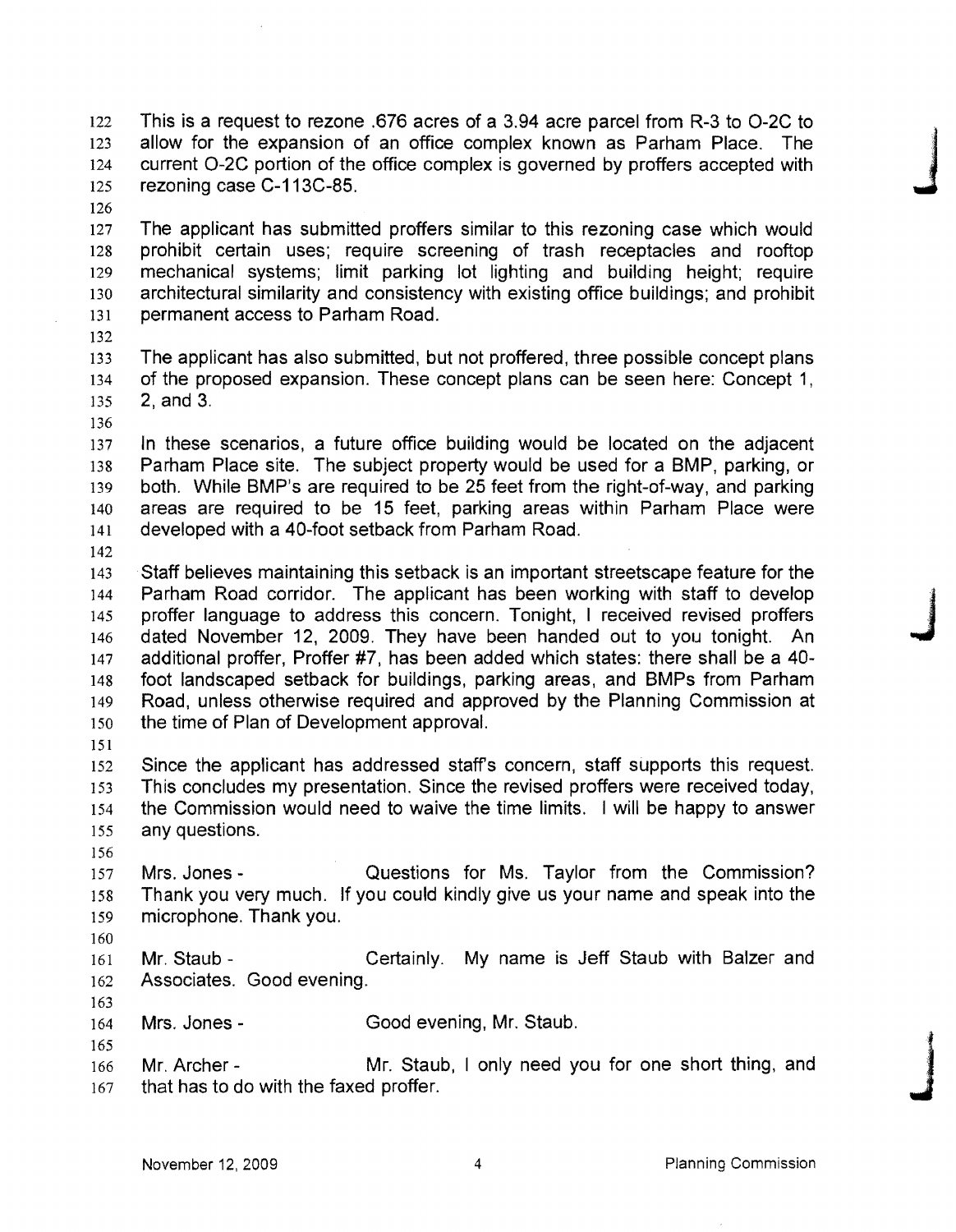| 168<br>169 | Mr. Staub -          | Yes sir.                                                                           |
|------------|----------------------|------------------------------------------------------------------------------------|
| 170        |                      |                                                                                    |
| 171        | Mr. Archer -         | And you understand that this will be, [unintelligible]                             |
| 172        | although we [blank]. |                                                                                    |
| 173        |                      |                                                                                    |
| 174        | Mr. Staub -          | Absolutely.                                                                        |
| 175        |                      |                                                                                    |
| 176        | Mr. Archer -         | I just wanted to make sure you understand there has                                |
| 177        |                      | to be an original copy of the proffers before it goes to the Board.                |
| 178        |                      |                                                                                    |
| 179        | Mr. Staub -          | Yes sir. I appreciate you-                                                         |
| 180        | Mr. Archer -         |                                                                                    |
| 181<br>182 |                      | I wanted to get that into the record.                                              |
| 183        | Mr. Staub -          | Yes.                                                                               |
| 184        |                      |                                                                                    |
| 185        | Mr. Archer -         | But other than that, I appreciate your working with                                |
| 186        | staff and [blank].   |                                                                                    |
| 187        |                      |                                                                                    |
| 188        | Mr. Staub -          | Thank you; my pleasure.                                                            |
| 189        |                      |                                                                                    |
| 190        | Mr. Archer -         | That's all I have, Madam Chair.                                                    |
| 191        |                      |                                                                                    |
| 192        | Mrs. Jones -         | Okay. Anything else? Very good. Thank you so much.                                 |
| 193        |                      |                                                                                    |
| 194        | Mr. Archer -         | Okay. First I move to waive the time limits on the                                 |
| 195        | proffers.            |                                                                                    |
| 196        |                      |                                                                                    |
| 197        | Mr. Vanarsdall -     | Second.                                                                            |
| 198        |                      |                                                                                    |
| 199        | Mrs. Jones -         | Motion to waive time limits by Mr. Archer, seconded                                |
| 200        |                      | by Mr. Vanarsdall. All in favor say aye. All opposed say no. The ayes have it; the |
| 201        | motion passes.       |                                                                                    |
| 202        |                      |                                                                                    |
| 203        | Mr. Archer -         | Finally, I will move that C-29C-09, Jeff Staub for Duke                            |
| 204        | approval.            | M. du Frane, be sent to the Board of Supervisors with a recommendation of          |
| 205<br>206 |                      |                                                                                    |
| 207        | Mr. Branin -         | Second.                                                                            |
| 208        |                      |                                                                                    |
| 209        | Mrs. Jones -         | Motion by Mr. Archer, seconded by Mr. Branin. All in                               |
| 210        |                      | favor say aye. All opposed say no. The ayes have it; the motion passes.            |
| 211        |                      |                                                                                    |
| 212        |                      |                                                                                    |
| 213        |                      |                                                                                    |
|            |                      |                                                                                    |

 $\hat{\boldsymbol{\beta}}$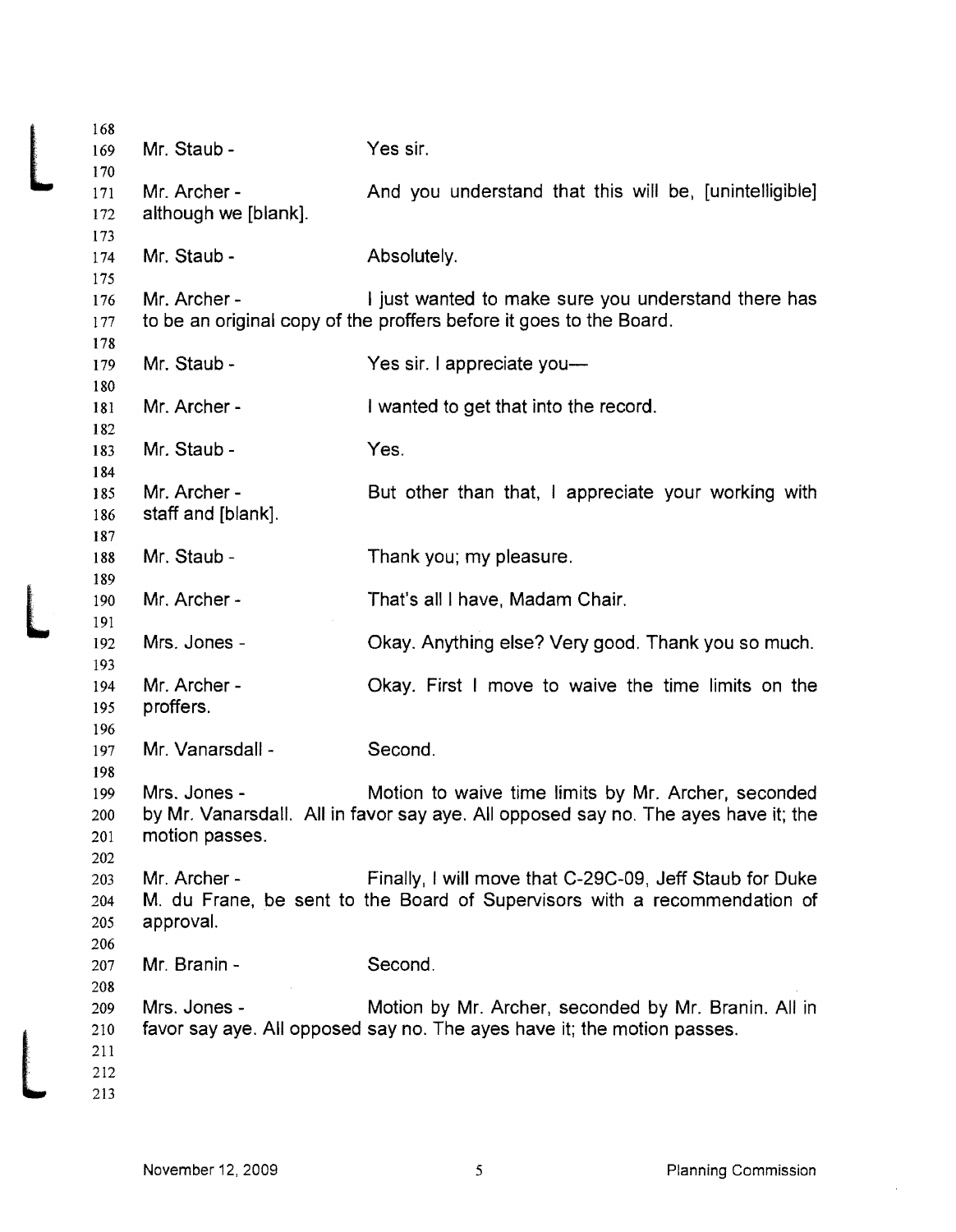REASON: Acting on a motion by Mr. Archer seconded by Mr. Branin, the Planning Commission voted 5-0 (one absent) to recommend the 216 Board of Supervisors grant the request because it would provide for appropriate EXEXUM.<br>
215 Branin, the Planning Commission voted 5-0 (one absent) to recommend the<br>
216 Board of Supervisors **grant** the request because it would provide for appropriate<br>
217 development, it conforms with the objectives Comprehensive Plan, and it continues a form of zoning consistent with the area. 

(Deferred from the October 15, 2009 Meeting)

C-20C-09 Tom Kinter for David R. Gibbs and Clyde S. Taylor: Request to conditionally rezone from A-1 Agricultural District to R-3C One-Family Residence District (Conditional), Parcels 759-765-5522, 759-765 7424, 759-765-8939 and 759-765-7456, containing 6.807 acres, located on the east line of Francistown Road at its intersection with Nuckols Road. The applicant proposes a single-family detached residential subdivision with no more than fourteen (14) units. The R-3 District allows a minimum lot size of 11,000 square feet and a maximum gross density of 3.96 units per acre. The use will be controlled by zoning ordinance regulations and proffered conditions. The Land Use Plan recommends Suburban Residential 2, density should not exceed 3.4 units per acre, and Environmental Protection Area.

Mrs. Jones - Is anyone with us tonight in opposition to C-20C-09, Tom Kinter for David R. Gibbs and Clyde S. Taylor? There is no opposition. Good evening, Ms. Sherry.

236<br>237 Ms. Sherry - Good evening. Thank you.<br>238 This request would allow for the development of up to 14 new single-family homes adjacent to and north of the entrance road to Hungary Creek Middle School and DunncroftlCastle Point Park. There is an existing residence located on the southwest corner of the subject site. This house would remain and is included in this rezoning request, but would only be subject to the proposed

proffers if a new dwelling were to be constructed on the property. 

The 2026 Comprehensive Plan's recommended future land use for the site is Suburban Residential 2, and Environmental Protection Area. The proposed use and density are consistent with these recommendations. .

The applicant has proffered a conceptual plan that shows one point of access from Francistown Road. Lots abutting Francistown Road would be served by a private drive as shown on the conceptual plan.

The applicant has submitted revised proffers, a copy of which you just received. Major aspects of the proffers include: 2,300-square-feet minimum finished floor area; attached two-car garages; a pre-cast eight-foot brickrete wall along the 257 southern property line with a six-foot privacy fence along the eastern property line; an entrance feature along Francistown Road consisting of wrought iron style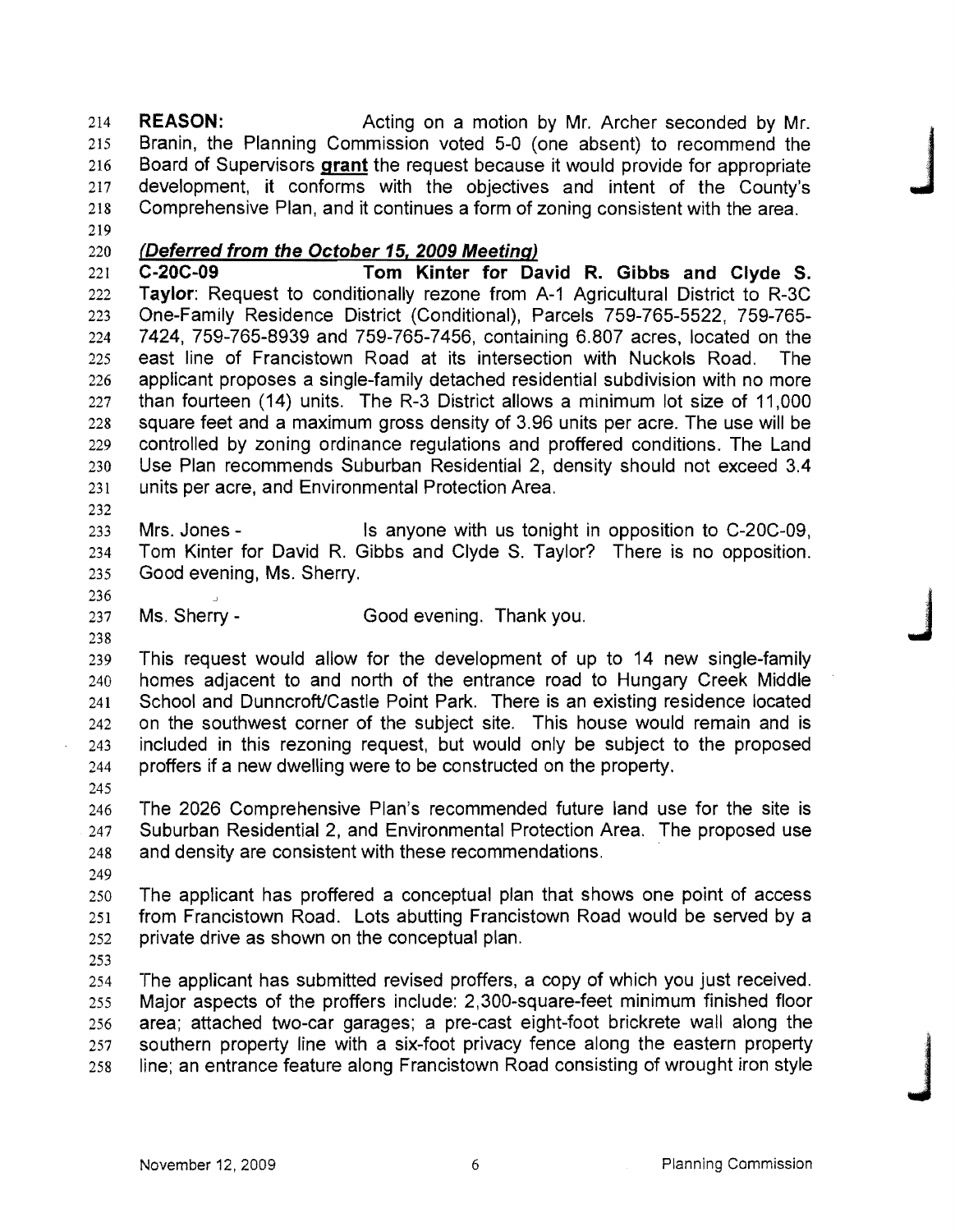$\begin{array}{c}\n\begin{array}{c}\n\begin{array}{c}\n\begin{array}{c}\n\end{array}\n\end{array} \\
\begin{array}{c}\n\end{array}\n\end{array} \\
\begin{array}{c}\n\begin{array}{c}\n\end{array}\n\end{array} \\
\begin{array}{c}\n\end{array}\n\end{array} \\
\begin{array}{c}\n\begin{array}{c}\n\end{array}\n\end{array} \\
\begin{array}{c}\n\end{array}\n\end{array} \\
\begin{array}{c}\n\begin{array}{c}\n\end{array}\n\end{array} \\
\begin{array}{c}\n\end{array}\n\end{array} \\
\begin{array}{c}\n\begin{array$ fencing with brick columns; and a commitment to submit a rezoning application for the C-1 zoning prior to subdivision approval. Residential uses are appropriate at this location and the proffers provide several assurances of quality development. Staff recommends approval of this request. This concludes my presentation. I would be glad to answer any questions. Thank you. Mrs. Jones- Questions for Ms. Sherry? All right. Would you like to hear from anyone? 271 Mr. Vanarsdall - I really don't need to hear from the applicant unless fellow Commissioners have a question. Mr. Jernigan - Mr. Vanarsdall, I had one. I don't have to ask him; you can probably clear it up. On the 20-foot driveway strip, are there any provisions in there for them to have a maintenance agreement among those landowners? 278 Mr. Vanarsdall - I think that came up, but I don't think it's on there. Mr. Condlin, do you want to answer that? That came up on this one or one recently. 280 I don't know whether it is or not. You heard the question, didn't you? <br> $281$ <br> $282$ <br> $283$ Mr. Condlin - Yes sir, I did. Andy Condlin from Williams Mullen, representing the applicant. Under Proffer 20 under the restrictive covenants, it does call for common covenants and obligations with respect to maintenance of common areas. That would be part of the common area. The part of the obligations that we're talking about would be the maintenance by those two lots versus the entirety, because that strip doesn't serve all the lots. So, it would be the liberty to those units or those homes to do that. Mr. Jernigan - I just wanted to make sure that was there. If you get one person that doesn't want to chip in, you have a mess. Mr. Condlin - Right, right. 295 Mr. Vanarsdall - I'm glad you did. And that recently came up on something. Mr. Condlin - It's the last line of Proffer 20. Mr. Vanarsdall - Anybody else have any questions for Mr. Condlin? L Mr. Jernigan - Thank you, Mr. Condlin. Mr. Vanarsdall - Thank you.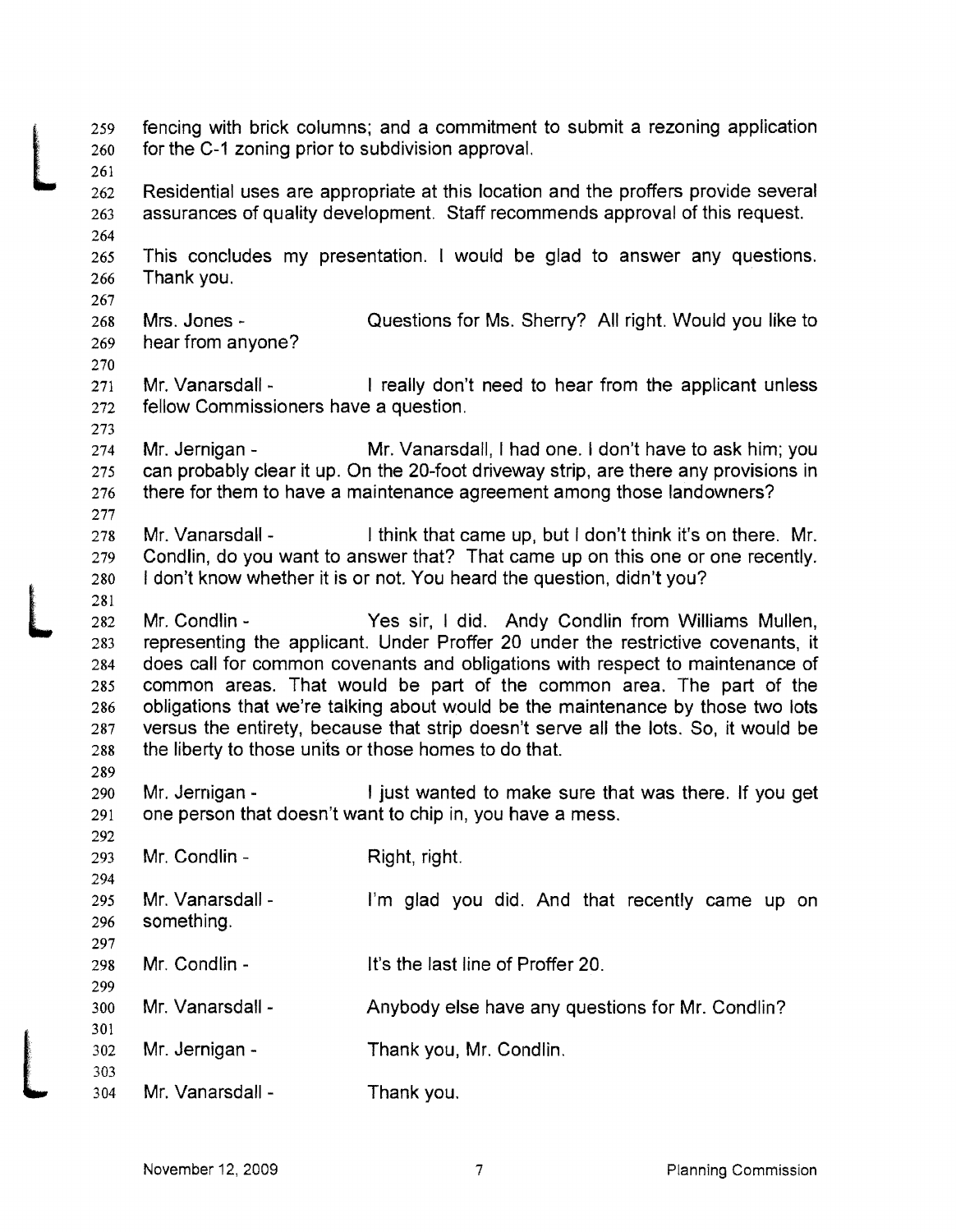Mrs. Jones - I am ready for a motion unless there are other questions. 303<br>306 Mrs. Jones - I am ready for a motion unless there are other<br>308 Mr Vanarsdall - This is a good case and it's a compatible case with Mr. Vanarsdall - This is a good case, and it's a compatible case with all the other subdivisions around there on Francistown Road. This will have a few of the same. We'll have a wrought iron fence out front, and we'll have a brickrete eight-foot wall along the side of the road that leads to the school. We'll have a white vinyl fence in the back. It's going to be very good, and like I said, it's compatible to what's out there now. And it's consistent with the Land Use Plan, and it's consistent with the visions, goals, objectives, and policies of the Land Use, and it's recommended by staff. Therefore, I make a motion to have the Board of Supervisors approve it. Mr. Branin - Second. Mrs. Jones - Motion by Mr. Vanarsdall, seconded by Mr. Branin. All in favor say aye. All opposed say no. The ayes have it; the motion passes. **REASON:** Acting on a motion by Mr. Vanarsdall seconded by Mr. Branin, the Planning Commission voted 5-0 (one absent) to recommend the Board of Supervisors **grant** the request because it conforms to the Suburban Residential 2 recommendation of the Land Use Plan and the proffered conditions<br>
328 will assure a level of development otherwise not possible. Mr. Emerson - Madam Chair, the next item on your agenda is a discussion item. It is a request for the Planning Commission to set a work session on December 16, 2009. It would occur after the completion of your POD meeting on that day. It is to go over with you the PC Portal Website, which you know we've working on for some time. We're ready to do some training with the Commission, and then make it live for your use. After that meeting, we would adjourn to the Planning office to the large conference room so we could use our AV equipment at that location to walk you through how this will operate. Mrs. Jones - That is happy news. Mr. Jernigan - We were actually asking about that after the meeting last month. Mrs. Jones - Yes, we were. Tommy, we'll have to set up a special time for you to have individual training. Mr. Branin - Are you saying I need special classes? Mrs. Jones - I am. I don't believe that you'll be available on that <br>348 Mrs. Jones - I am. I don't believe that you'll be available on that<br>350 date.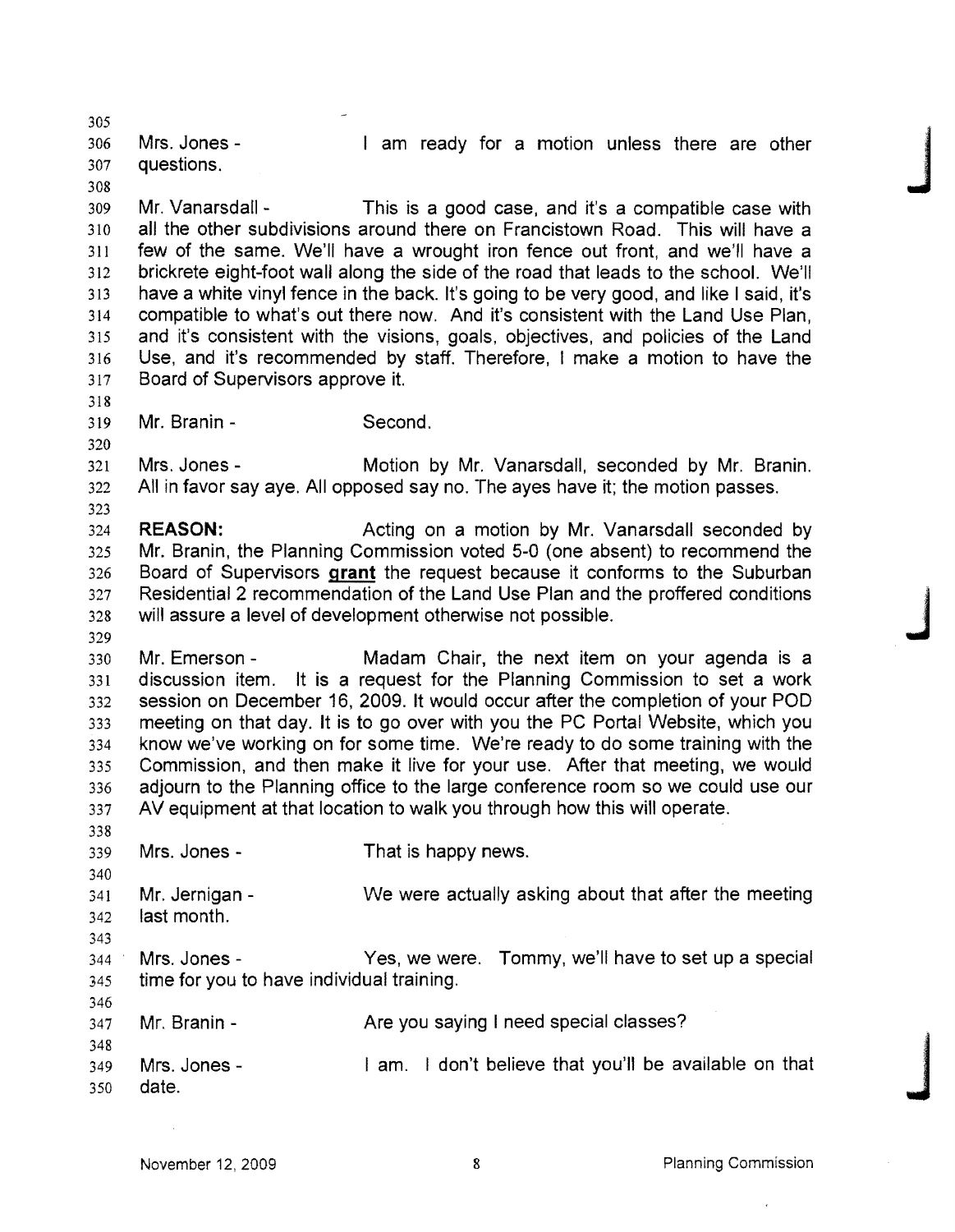|     | 351<br>352 | Mr. Branin -                                               | No, I will say now I won't be attending.                                         |  |
|-----|------------|------------------------------------------------------------|----------------------------------------------------------------------------------|--|
|     | 353        |                                                            |                                                                                  |  |
|     | 354        | Mrs. Jones -                                               | Okay.                                                                            |  |
|     | 355<br>356 | Mr. Branin -                                               | I'll take a makeup class some other time.                                        |  |
|     | 357        |                                                            |                                                                                  |  |
|     | 358        | Mr. Emerson -                                              | We will set up a class for Mr. Branin.                                           |  |
|     | 359        |                                                            |                                                                                  |  |
|     | 360        | Mrs. Jones -                                               | Everyone else is available for that date? Okay. We                               |  |
|     | 361        | can simply agree to do that?                               |                                                                                  |  |
|     | 362        |                                                            |                                                                                  |  |
|     | 363        | Mr. Emerson -                                              | Yes ma'am, that would be fine.                                                   |  |
|     | 364<br>365 | Mrs. Jones -                                               | Okay. All right, December 16 <sup>th</sup> . Put it on your                      |  |
|     | 366        | calendar.                                                  |                                                                                  |  |
|     | 367        |                                                            |                                                                                  |  |
|     | 368        | Mr. Emerson -                                              | With that, the next item on your agenda is the                                   |  |
|     | 369        |                                                            | approval of the minutes for the October 15, 2009 meeting.                        |  |
|     | 370        |                                                            |                                                                                  |  |
|     | 371        | Mrs. Jones -                                               | Has everybody had a chance to look at the minutes?                               |  |
|     | 372        | Are there additions or corrections?                        |                                                                                  |  |
|     | 373        |                                                            |                                                                                  |  |
|     | 374        | Mr. Vanarsdall -                                           | If there are none, I move that we approve the minutes                            |  |
|     | 375        | as stated.                                                 |                                                                                  |  |
|     | 376        | Mr. Branin -                                               | I'll second that.                                                                |  |
|     | 377<br>378 |                                                            |                                                                                  |  |
|     | 379        | Mrs. Jones -                                               | Motion by Mr. Vanarsdall, seconded by Mr. Branin                                 |  |
|     | 380        |                                                            | that the minutes be approved as presented. All in favor say aye. All opposed say |  |
|     | 381        | no. The ayes have it; the motion passes.                   |                                                                                  |  |
|     | 382        |                                                            |                                                                                  |  |
|     | 383        | Is there any other business to come before the Commission? |                                                                                  |  |
| 384 |            |                                                            |                                                                                  |  |
|     | 385        | Mr. Vanarsdall -                                           | Yes, I have one thing. I want to wish all of you a nice                          |  |
|     | 386        | Thanksgiving. Have a lot of turkey.                        |                                                                                  |  |
|     | 387        |                                                            |                                                                                  |  |
|     | 388        | Mrs. Jones -                                               | Are you going to wish me that again next week?                                   |  |
|     | 389        |                                                            |                                                                                  |  |
|     | 390        | Mr. Vanarsdall -                                           | Yes.                                                                             |  |
|     | 391<br>392 | Mrs. Jones -                                               | Okay.                                                                            |  |
|     | 393        |                                                            |                                                                                  |  |
|     | 394        | Mr. Vanarsdall -                                           | I won't be here. Oh, yes, I will, too. I can even bring                          |  |
|     | 395        | a turkey.                                                  |                                                                                  |  |
|     | 396        |                                                            |                                                                                  |  |
|     |            |                                                            |                                                                                  |  |